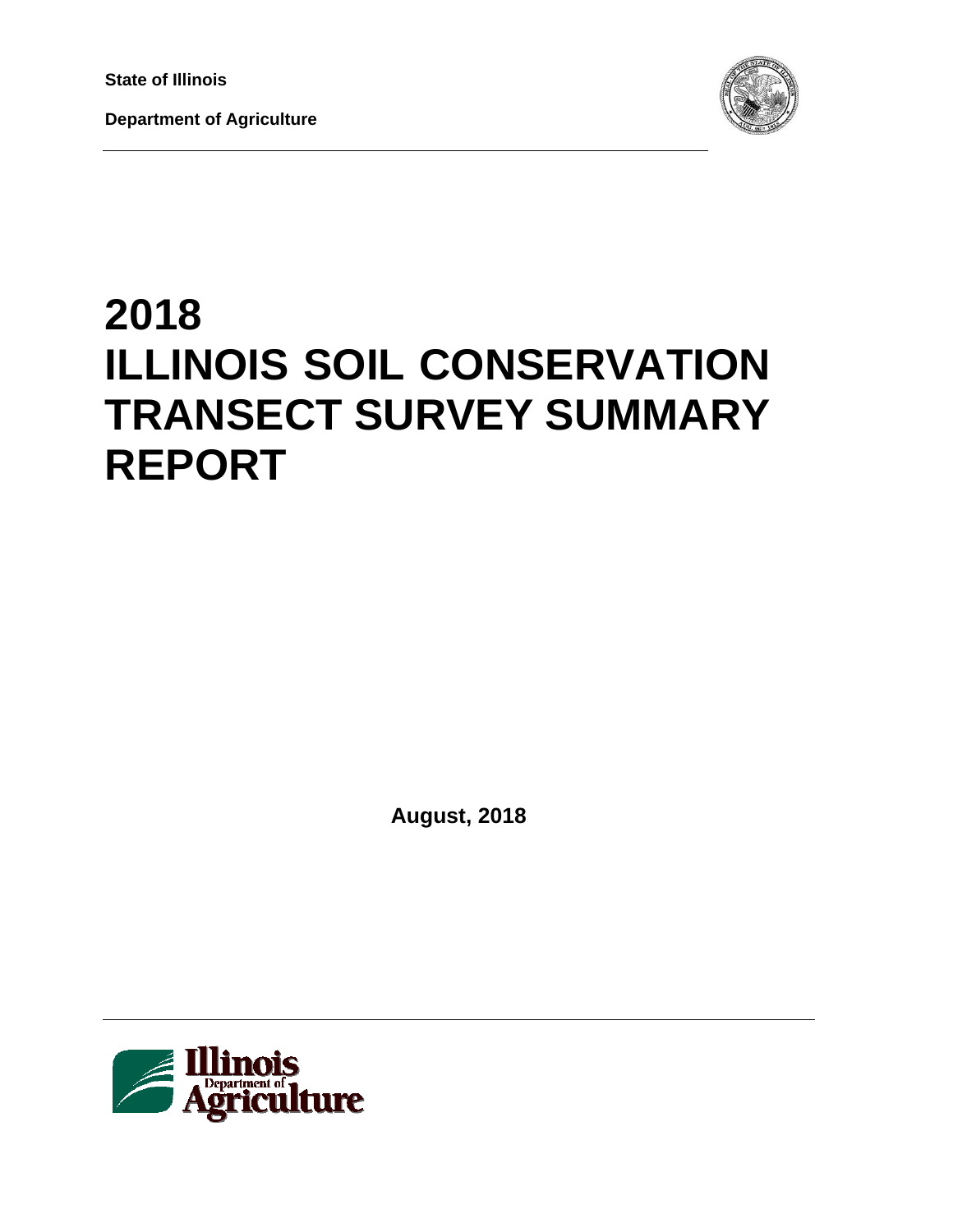## **ILLINOIS SOIL CONSERVATION TRANSECT SURVEY SUMMARY**

#### **Introduction**

The results of the seventeenth statewide Soil Conservation Transect Survey conducted in the spring and early summer of 2018 indicates that Illinois producers conducted more tillage operations possibly to level fields from ruts and to alleviate compaction created by wetter field conditions as compared to the two previous years. The survey, initiated by the Illinois Department of Agriculture (IDOA), involved the cooperation of Illinois' 97 Soil and Water Conservation Districts (SWCDs), and the USDA Natural Resources Conservation Service (NRCS). The biennial surveys measure progress in reducing soil erosion to T or tolerable soil loss levels statewide. The tolerable soil loss for most soils is between 3 and 5 tons per acre per year. This is the amount of soil loss that can theoretically occur and be replaced by natural soil- building processes. Reducing soil loss to T is essential to maintaining the longterm agricultural productivity of the soil and to protecting water resources from sedimentation and excessive nutrient loss due to soil erosion.

#### **Transect Survey Background**

The Soil Conservation Transect Survey provides a snapshot of the current status of soil conservation efforts on agriculture land in Illinois. Survey results provide data on the presence of conservation practices in each county, as well as an estimate of remaining land treatment needs.

Since 1982, the Conservation Technology Information Center, in cooperation with local SWCDs and the NRCS, has conducted an annual survey of tillage practices. During the 1980s, local staff estimated usage of various conservation tillage systems within their county. Although this method required only a small amount of time to complete the survey, it was soon recognized that a different procedure was needed to provide more useful data.

In an effort to improve the quality of the county-level data generated for the annual tillage survey, representatives from the state's natural resource management agencies and organizations met in 1993 and reviewed several survey options. The group recommended a county transect-survey method for use in Illinois. In conducting the transect survey, SWCD and NRCS staff collect data from approximately 450 fields along a random route that intersects each township in the county twice. The survey is conducted on an annual or biennial basis after the crops are planted in the spring. Some counties with a significant amount of small grains conduct an additional survey in the fall to collect data on fall-planted crops.

Information on tillage systems and crop residue amounts is collected at more than 51,000 points across the state. In addition to collecting information on crop residue management and tillage practices, the surveyors also collect data on sheet/rill and ephemeral soil erosion. After the survey is completed in the 99 counties in Illinois that conduct a cropland survey, the data is sent to the Illinois Department of Agriculture to be analyzed. Data for each county and the entire state are available on soil loss relative to "T", the presence of ephemeral erosion, and tillage systems used to plant crops.

The Transect Surveys were conducted annually from 1994 through 2002. In 2002, the survey switched to a biennial format and was conducted in 2004 and 2006. The 2008 survey was postponed until 2009 due to adverse conditions. The biennial schedule has been resumed with the running of the survey in 2011. After the 2017 survey results, it was determined the survey may need to conducted annually because of crop rotations and that the previous three survey were conducted during wet springs. The data continues to provide an opportunity to analyze trends in tillage systems, crop residue cover, sheet/rill erosion and ephemeral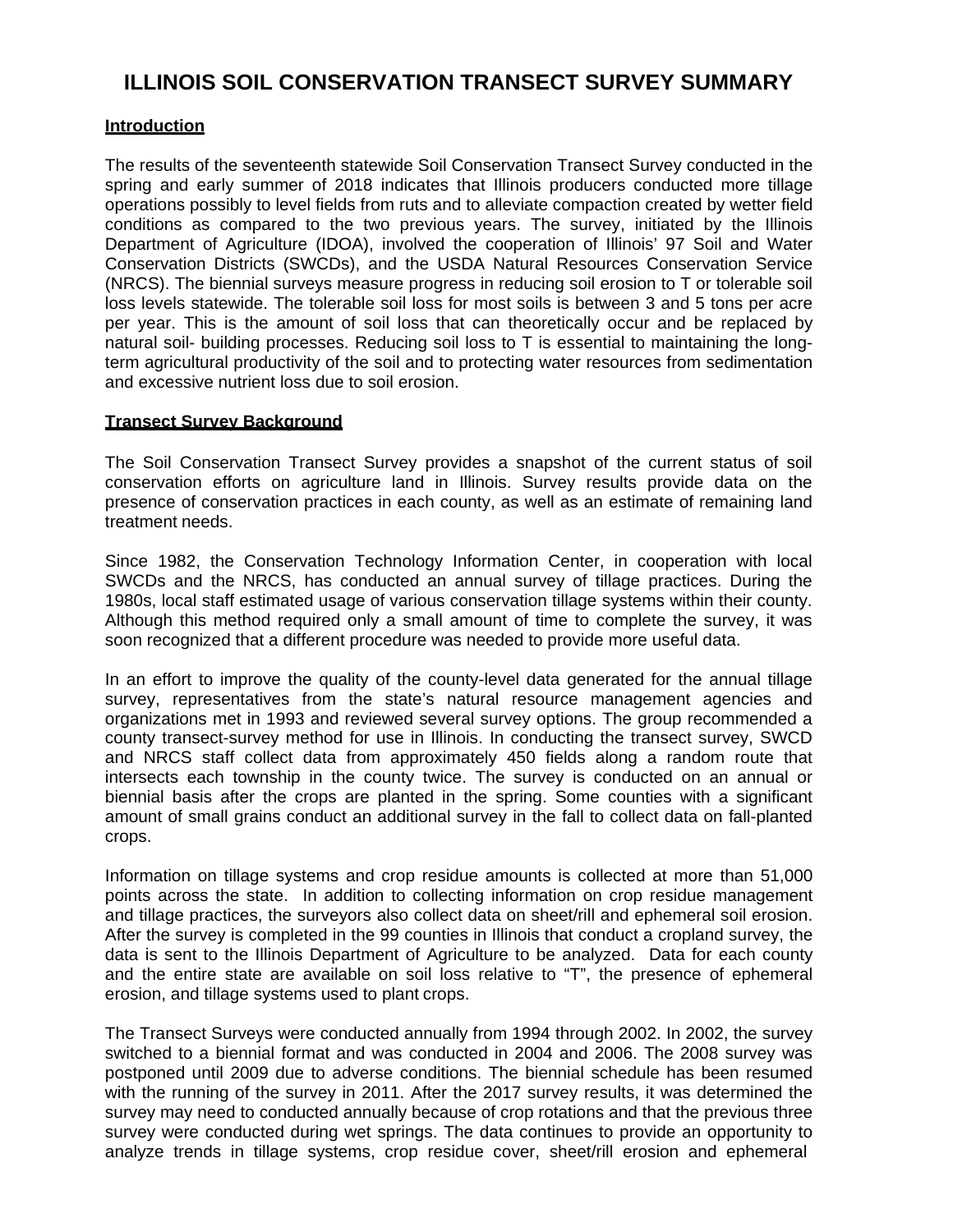erosion. New for 2018 was the collection of cover crops. At the time of the survey, if cover crop residue was still visible after planting, the point was recorded as a cover cropped point. A brief analysis of the data is included in the summary tables and narrative that follows.

#### **Soil Savings Trends**

Table 1 summarizes soil loss data by T value for 1994 through 2018. The soil loss estimates for 1997 – 2018 were developed using the Revised Universal Soil Loss Equation (RUSLE), which was adopted as the formula for predicting soil loss by the NRCS in 1997. The National Resource Inventory (NRI) is conducted by NRCS every year to measure trends in soil conservation. The NRI provides data that are statistically reliable at the state level. While the Transect Survey data are not statistically reliable at the state or county level, the points survey provides much detailed information that is useful for local resource planning and strategy development.

The 2018 survey showed that 78.8% of the points surveyed were at or below T (tolerable soil loss levels). This figure represents a drop of about 5.2% from what was recorded in 2011 and was 7.7% lower than the highest amount recorded in 1998. The 1994 Soil Conservation Transect Survey, the first ever conducted, used the USLE to estimate that 74.1% of the points surveyed were meeting T. Previous surveys conducted by the NRCS using the USLE indicated that 59.4% of the total cropland acres were at T or less in 1982, 67.7% were at T or less in 1987, 73.6% were at T or less in 1992, and 78.4% of the state's cropland was at, or less than, the tolerable soil loss level in 1997.

The 2018 results also indicate that about 18.1% of the points surveyed were still exceeding tolerable soil loss levels. About 6.7% of the points surveyed exceeded 2T. In a lot of cases slight adjustments in management systems to retain more crop residue on these acres could bring the soil loss to T or below.

#### **Tillage System Trends**

The survey also provided information on tillage systems used in planting corn and soybean crops this past spring, and small grain crops last fall. The data for 1994 through 2018 are summarized in Tables 2 through 5. Statewide, the survey showed that 24% of all fields planted to corn, soybean and small grain crops were farmed using no-till practices, which leave the soil virtually undisturbed from harvest through planting.

For these crops, the all-time high of number of fields planted by no-till happened in 2006 when survey showed the practice at 33.2 %. It appears a large portion of the decrease in notill was shifted to mulch-till as the percent of mulch-till increased 7% from the amount recorded in 2006. 2017 survey results of mulch till was 20.1%

To qualify as mulch tillage, at least 30% of the residue from the previous crop must remain on the soil surface after being tilled and planted. Residue is important because it shields the ground from the eroding effects of rain and helps retain moisture for crops. Mulch-till and notill are conservation tillage systems because they both leave at least 30% residue on the soil surface after planting.

As stated earlier, the apparent shift of some fields from no-till to a full-width tillage system may be the result of wet field conditions over several years that have increased the need to till fields to reduce compaction and/or leveling of ruts to allow for ideal planting. Earlier planting intentions may have some influence also as a means to improve planting conditions.

Statewide, 29.2% of the cropland fields surveyed in 2018 were planted conventionally, which leaves less than 15% of the soil surface covered with crop residue after planting. This level of residue does not provide sufficient protection from erosion on fields with steep slopes. Fortunately this year's results did not show a significant increase in the fields planted by a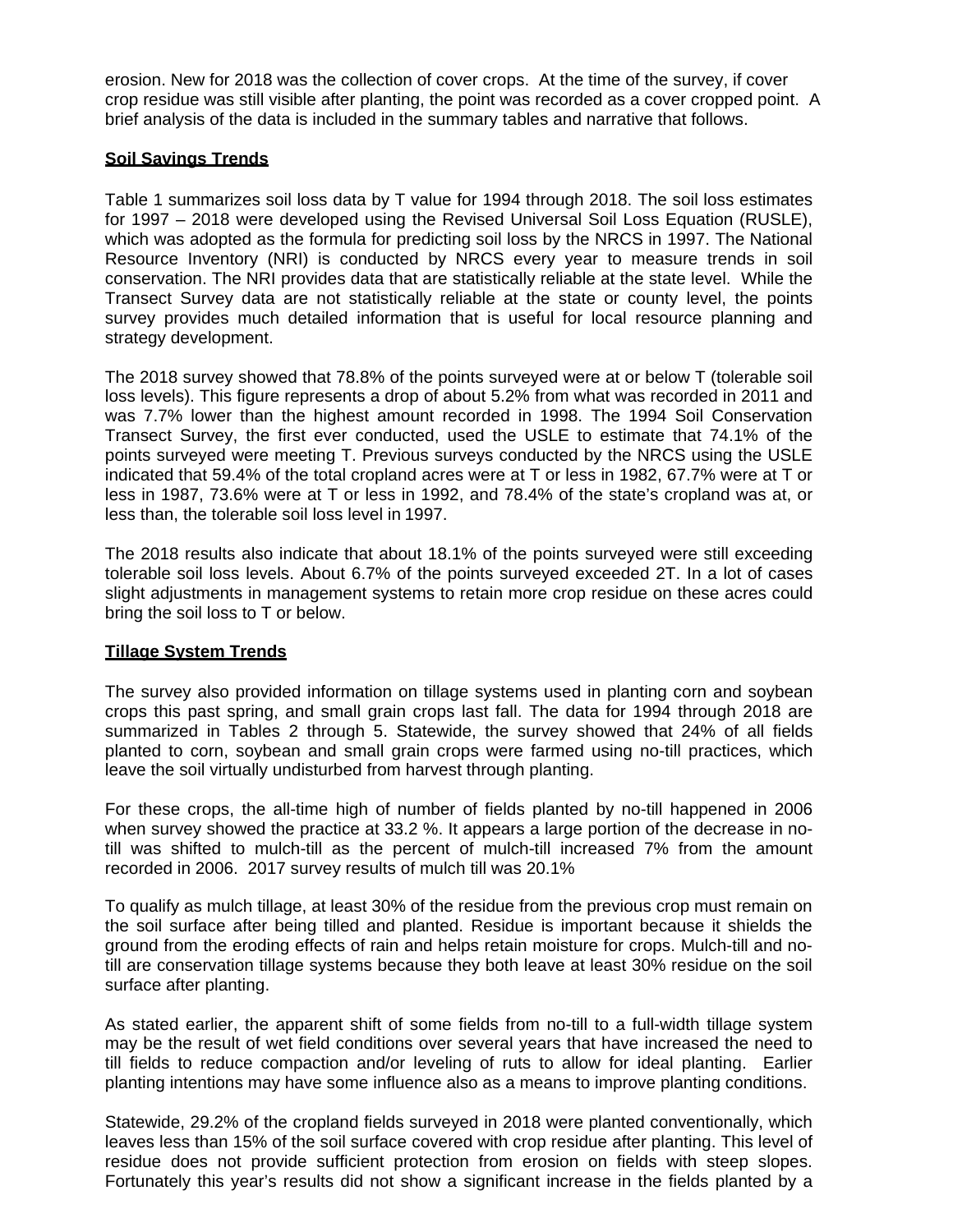conventional system.

#### **Ephemeral Concentrated Flow Erosion Trends**

Since 1995, surveyors have collected data on ephemeral or gully erosion in surveyed fields. Surveyors identify fields in which ephemeral erosion has occurred or is likely to occur in areas of concentrated surface water flow. This type of erosion requires structural conservation practices, such as grassed waterways, in addition to tillage or other cultural erosion control practices to correct the environmental problems.

In both 1995 and 1996, the Transect Survey documented either ephemeral or gully erosion on 14% of the fields. In 1997, the number of fields increased to 16%. In 1998, the percentage of cropland fields with ephemeral/gully erosion increased to 22%. Heavy spring and summer precipitation was a factor in the increase of ephemeral/gully erosion from 1997 to 1998. In 1999, surveyors noted ephemeral or gully erosion on 18% of the fields.

The surveys conducted from 2009 through 2018 showed the ephemeral and gully erosion at a 20% trend downward 11.4%. This observation may be due to the increase in tillage that may have closed gullies before the surveyors observed the fields after crops were planted or the increase in conservation practices applied over the past several years.

#### **Cover Crops**

For 2018, the Soil and Water Conservation Districts were asked to collect cover crop information for the first time. Fields that still showed cover crop residues after planting were to be recorded as a yes. 2.16% of the survey points were noted as a cover cropped field.

#### **Transect Information by Watersheds**

Starting in 2017, all of the survey points collected were pooled together and then broke out by HUC 8 watersheds. Overall data results may vary from the normal report because of the RUSLE rainfall factor used. In the normal or traditional transect report, each county has its own rainfall factor while a HUC 8 watershed may cover many counties. The rainfall factor that best represented the watershed was used for the watershed report. HUC 8 watershed reports are available on the Departments website.

#### **Summary**

The Illinois Department of Agriculture, local Soil and Water Conservation Districts and the USDA Natural Resources Conservation Service will use the survey data to plan future conservation efforts. The information will be vital in determining the course of action each Soil and Water Conservation District will take to reach Illinois' goal of reducing soil erosion and sedimentation and improving water quality. Contact the local SWCD office for county level data.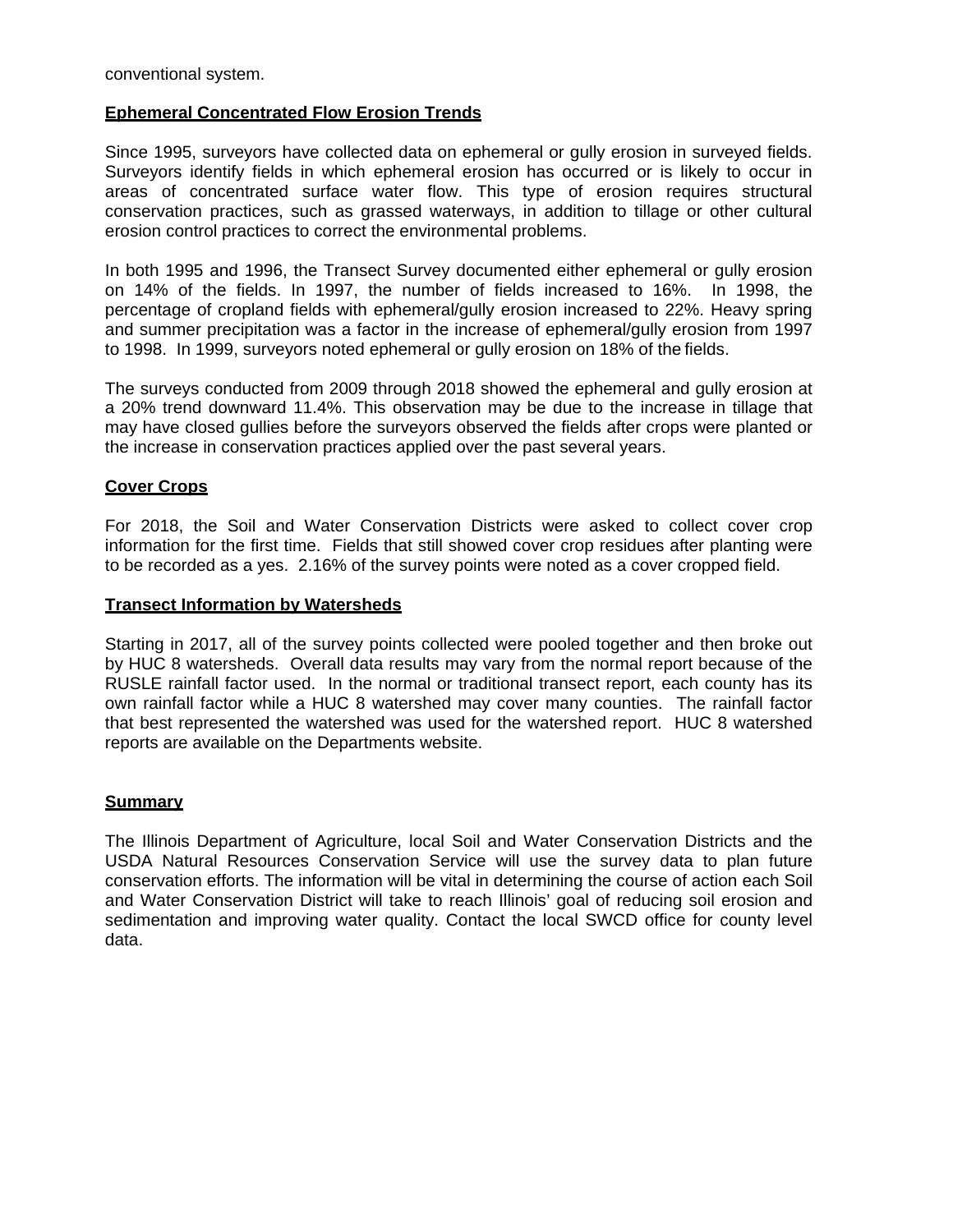## **PERCENT OF POINTS SURVEYED WITH RELATIVE SOIL LOSS BY T VALUE 1994 – 2018**

\*(RUSLE used to calculate soil loss)

| Year  | $\prec$ T | $1-2$ T | >2T | <b>Unknown</b> | Total % |
|-------|-----------|---------|-----|----------------|---------|
| 2018* | 78.8      | 11.4    | 6.7 | 3.1            | 100     |
| 2017* | 79.2      | 12.86   | 7.3 | 0.6            | 100     |
| 2015* | 80.4      | 12      | 7.6 | $\mathbf 0$    | 100     |
| 2013* | 82.9      | 11.4    | 5.7 | $\mathbf 0$    | 100     |
| 2011* | 84.2      | 10.9    | 4.9 | $\mathbf 0$    | 100     |
| 2009* | 85.4      | 10.2    | 4.4 | 0              | 100     |
| 2006* | 85.8      | 10.2    | 4   | 0              | 100     |
| 2004* | 84.9      | 10.7    | 4.4 | 0              | 100     |
| 2002* | 85        | 10.8    | 4.2 | $\mathbf 0$    | 100     |
| 2001* | 85        | 10.6    | 4.1 | 0.3            | 100     |
| 2000* | 85.7      | 10.4    | 3.6 | 0.3            | 100     |
| 1999* | 85.7      | 10.5    | 3.6 | 0.2            | 100     |
| 1998* | 86.5      | 9.9     | 3.4 | 0.2            | 100     |
| 1997* | 86.2      | 9.8     | 3.7 | 0.3            | 100     |
| 1996  | 76.2      | 14.8    | 6.4 | 2.6            | 100     |
| 1995  | 76.7      | 15.3    | 6.3 | 1.7            | 100     |
| 1994  | 74.1      | 16.7    | 7.1 | 2.1            | 100     |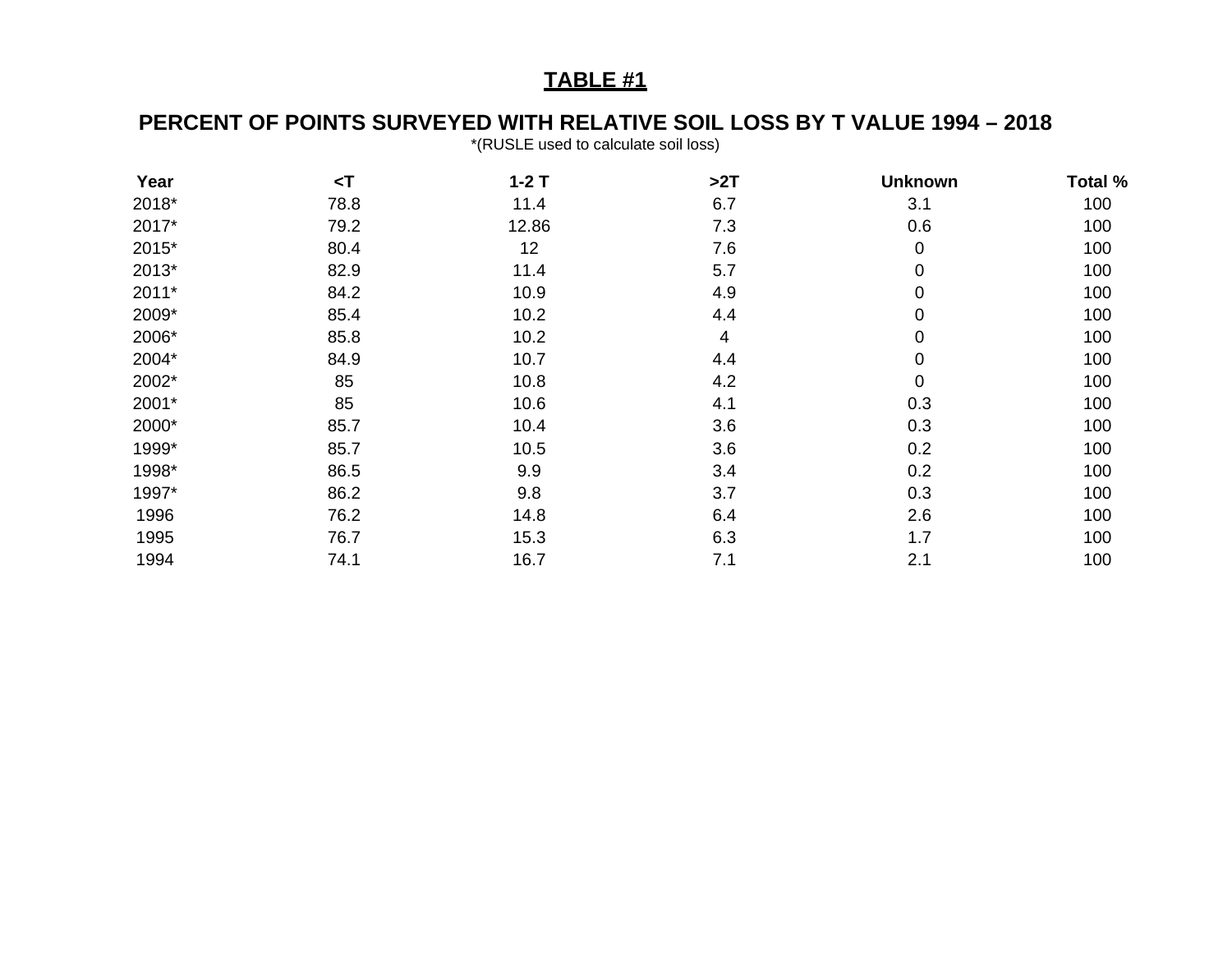## **PERCENT OF POINTS SURVEYED WITH INDICATED TILLAGE SYSTEMS USED FOR CORN, SOYBEANS & SMALL GRAINS 1994 – 2018**

| Year | <b>Conventional</b> | <b>Reduced</b> | <b>Mulch</b> | <b>No-Till</b> | <b>NA/Unknown</b> | Total % |
|------|---------------------|----------------|--------------|----------------|-------------------|---------|
| 2018 | 29.2                | 19.8           | 24           | 24             | 3                 | 100     |
| 2017 | 33.4                | 21.9           | 20.1         | 24.1           | 0.5               | 100     |
| 2015 | 29.4                | 20.5           | 26.2         | 23.8           | 0.1               | 100     |
| 2013 | 36.4                | 21.9           | 17.9         | 23.8           | 0                 | 100     |
| 2011 | 31.8                | 22.6           | 21.4         | 24.2           | 0                 | 100     |
| 2009 | 29.2                | 20.9           | 20.7         | 29.2           | 0                 | 100     |
| 2006 | 31.2                | 19.3           | 16.4         | 33.2           | 0                 | 100     |
| 2004 | 33.5                | 20.1           | 17.2         | 29.2           | 0                 | 100     |
| 2002 | 35.8                | 19             | 15           | 30.2           | 0                 | 100     |
| 2001 | 31.7                | 21.2           | 17.8         | 29.3           | 0                 | 100     |
| 2000 | 30.4                | 21.2           | 18.7         | 29.1           | 0.2               | 100     |
| 1999 | 36.4                | 22             | 15           | 25.8           | 0.3               | 100     |
| 1998 | 38.1                | 22.7           | 13.7         | 24.6           | 0.2               | 100     |
| 1997 | 33.6                | 21.7           | 19.1         | 24.6           | 0.3               | 100     |
| 1996 | 36.5                | 23.8           | 16.3         | 22.7           | 0.2               | 100     |
| 1995 | 33.5                | 26.3           | 14.7         | 24.8           | 0.1               | 100     |
| 1994 | 46.1                | 20.4           | 9.8          | 22.7           | 0.1               | 100     |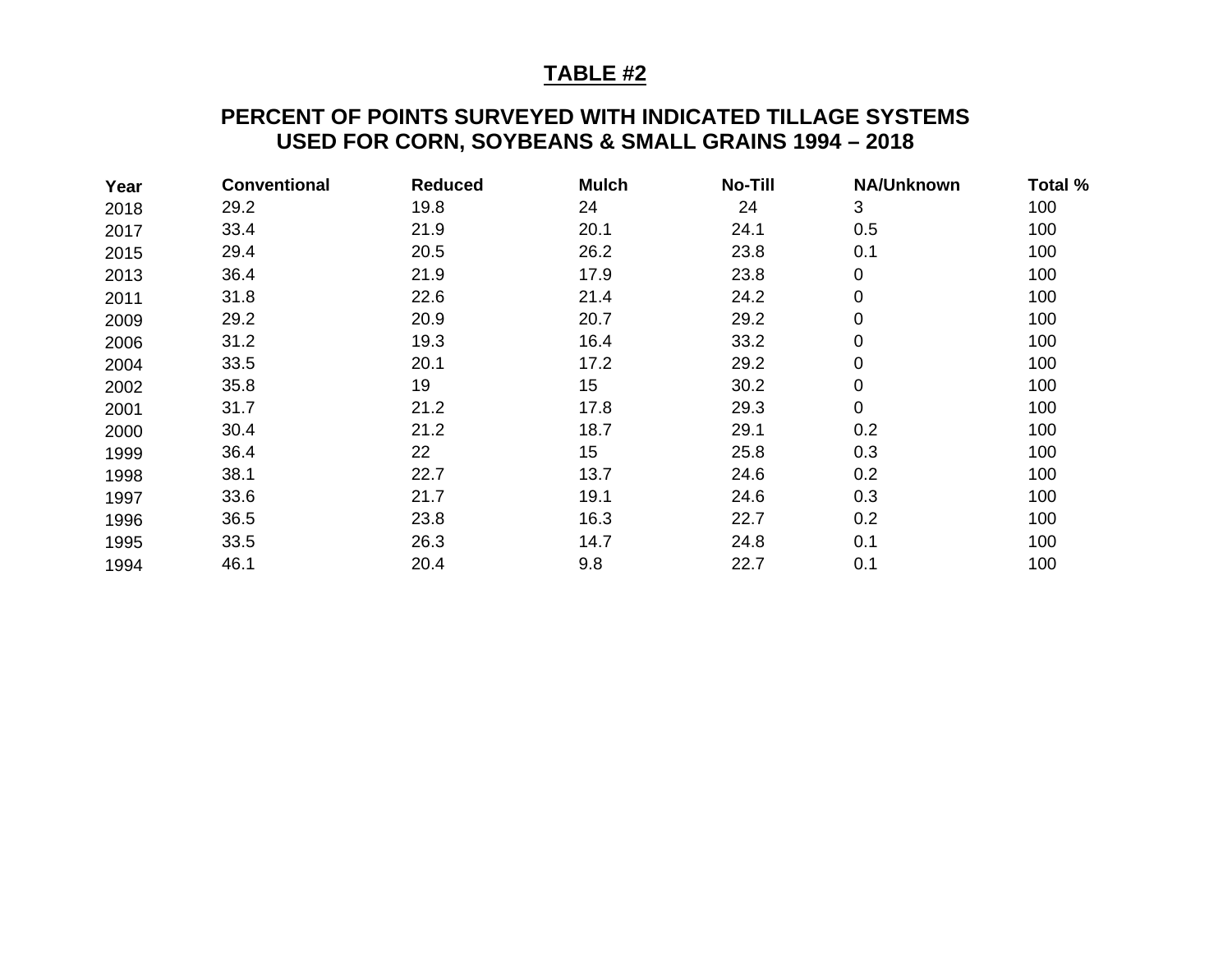#### **PERCENT OF POINTS SURVEYED WITH INDICATED TILLAGE SYSTEMS USED FOR CORN CROP 1994 – 2018**

| Year | <b>Conventional</b> | <b>Reduced</b> | <b>Mulch</b> | <b>No-Till</b> | <b>NA/Unknown</b> | Total % |
|------|---------------------|----------------|--------------|----------------|-------------------|---------|
| 2018 | 48.7                | 20.6           | 16.3         | 14.4           | $\mathbf 0$       | 100     |
| 2017 | 47.5                | 23.4           | 14.1         | 14.9           | 0.1               | 100     |
| 2015 | 44.3                | 22.1           | 19.6         | 14             | $\overline{0}$    | 100     |
| 2013 | 49.1                | 23.9           | 16.2         | 10.8           | $\overline{0}$    | 100     |
| 2011 | 45.5                | 24.8           | 18.9         | 10.8           | $\mathbf 0$       | 100     |
| 2009 | 42.3                | 25             | 19.5         | 13.2           | $\overline{0}$    | 100     |
| 2006 | 47.9                | 21.9           | 13.5         | 16.7           | $\overline{0}$    | 100     |
| 2004 | 51.2                | 21.9           | 12           | 14.9           | 0                 | 100     |
| 2002 | 52.9                | 19.5           | 10.7         | 16.9           | $\mathbf 0$       | 100     |
| 2001 | 49                  | 23.5           | 10.5         | 17             | $\mathbf 0$       | 100     |
| 2000 | 48.7                | 23.2           | 11.5         | 16.4           | 0.2               | 100     |
| 1999 | 56.2                | 21.3           | 8.5          | 13.7           | 0.3               | 100     |
| 1998 | 56.7                | 22.4           | 8.2          | 12.5           | 0.2               | 100     |
| 1997 | 50.4                | 22.6           | 12.3         | 14.4           | 0.3               | 100     |
| 1996 | 47.6                | 24.7           | 12.8         | 14.7           | 0.2               | 100     |
| 1995 | 44.3                | 27.7           | 11           | 16.9           | 0.1               | 100     |
| 1994 | 59.6                | 14.6           | 6.9          | 18.8           | 0.1               | 100     |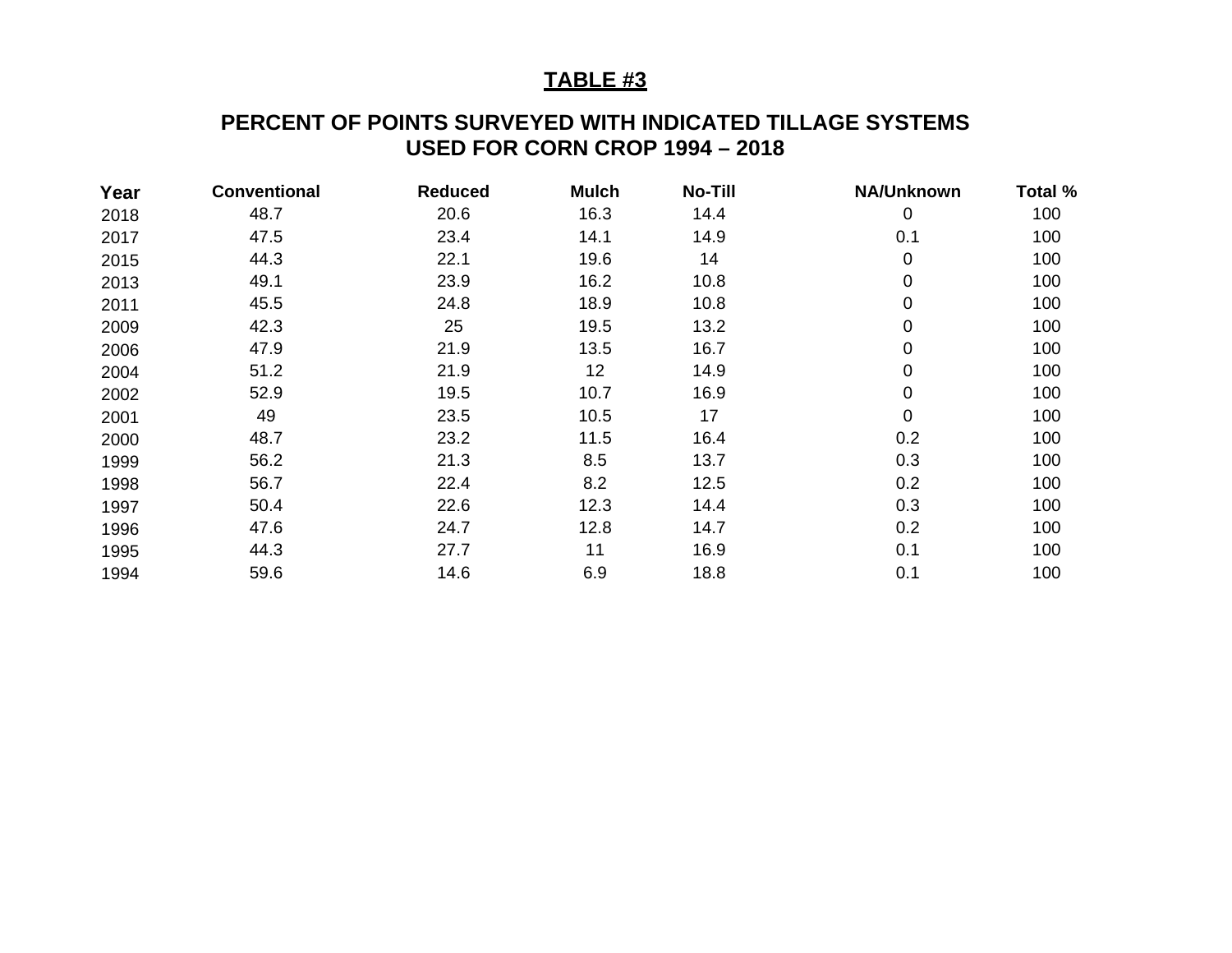## **PERCENT OF POINTS SURVEYED WITH INDICATED TILLAGE SYSTEMS USED FOR SOYBEAN CROP 1994 – 2018**

| Year | <b>Conventional</b> | <b>Reduced</b> | <b>Mulch</b> | <b>No-Till</b> | <b>NA/Unknown</b> | Total % |
|------|---------------------|----------------|--------------|----------------|-------------------|---------|
| 2018 | 12.4                | 18.1           | 32.1         | 37.4           | $\mathbf 0$       | 100     |
| 2017 | 19                  | 18.2           | 25.4         | 37.2           | 0.2               | 100     |
| 2015 | 12.6                | 16.6           | 31           | 39.7           | 0.1               | 100     |
| 2013 | 21.5                | 20.2           | 19.7         | 38.6           |                   | 100     |
| 2011 | 13.7                | 19.9           | 25.2         | 41.2           | $\mathbf 0$       | 100     |
| 2009 | 13.9                | 15.2           | 22.1         | 48.8           | $\mathbf 0$       | 100     |
| 2006 | 13.8                | 16.5           | 18.7         | 51             | $\mathbf 0$       | 100     |
| 2004 | 14.4                | 17.9           | 22.1         | 45.6           | $\mathbf 0$       | 100     |
| 2002 | 19.2                | 18             | 18.9         | 43.9           | $\mathbf 0$       | 100     |
| 2001 | 14.2                | 18.9           | 24.8         | 42.1           | $\mathbf 0$       | 100     |
| 2000 | 12.4                | 19.8           | 26           | 41.7           | 0.1               | 100     |
| 1999 | 16.4                | 23.2           | 21.9         | 38.3           | 0.2               | 100     |
| 1998 | 20.5                | 24             | 19.1         | 36.3           | 0.1               | 100     |
| 1997 | 16                  | 22             | 26.3         | 35.3           | 0.4               | 100     |
| 1996 | 25.5                | 23.2           | 19.8         | 31.2           | 0.3               | 100     |
| 1995 | 24.3                | 25.5           | 17.3         | 32.7           | 0.2               | 100     |
| 1994 | 32                  | 23.8           | 15.5         | 28.6           | 0.1               | 100     |